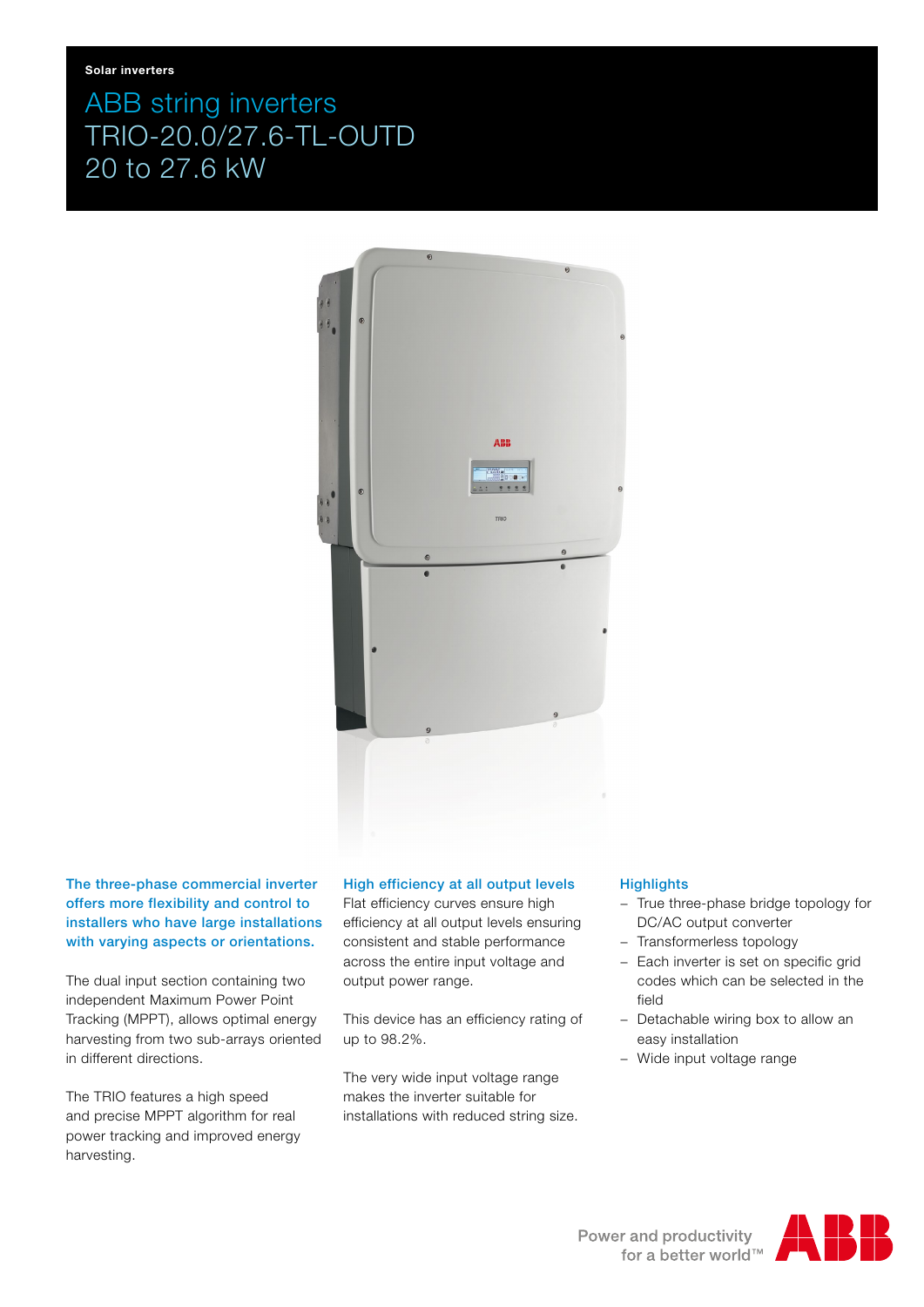#### Additional highlights

- − Integrated string combiner with different options of configuration which include DC and AC disconnect switch in compliance with international standards (S2, S1J, -S2J, -S2F and -S2X versions)
- − Natural convection cooling for maximum reliability
- − Outdoor enclosure for unrestricted use under any environmental conditions
- − Capability to connect external sensors for monitoring environmental conditions
- − Availability of auxiliary DC output voltage (24 V, 300 mA)



## Technical data and types

| <b>Type code</b>                                                                  | <b>TRIO-20.0-TL-OUTD</b>                                                                      | <b>TRIO-27.6-TL-OUTD</b>                                                              |  |
|-----------------------------------------------------------------------------------|-----------------------------------------------------------------------------------------------|---------------------------------------------------------------------------------------|--|
| Input side                                                                        |                                                                                               |                                                                                       |  |
| Absolute maximum DC input voltage (V <sub>max,abs</sub> )<br>1000 V               |                                                                                               |                                                                                       |  |
| Start-up DC input voltage (V <sub>start</sub> )                                   | 430 V (adj. 250500 V)                                                                         |                                                                                       |  |
| Operating DC input voltage range (VdcminVdcmax)                                   | 0.7 x V <sub>start</sub> 950 V (min 200 V)                                                    |                                                                                       |  |
| Rated DC input voltage (Vdcr)                                                     | 620 V                                                                                         |                                                                                       |  |
| Rated DC input power (Pdcr)                                                       | 20750 W                                                                                       | 28600 W                                                                               |  |
| Number of independent MPPT                                                        |                                                                                               |                                                                                       |  |
| Maximum DC input power for each MPPT (PMPPTmax)                                   | 12000 W                                                                                       | 16000 W                                                                               |  |
| DC input voltage range with parallel configuration of MPPT<br>at P <sub>acr</sub> | 440800 V                                                                                      | 500800 V                                                                              |  |
| DC power limitation with parallel configuration of MPPT                           | Linear derating from max to null [800 V≤V <sub>MPPT</sub> ≤950 V]                             |                                                                                       |  |
| DC power limitation for each MPPT with independent                                | 12000 W [480 V≤VMPPT≤800 V]                                                                   | 16000 W (500 V≤V <sub>MPPT</sub> ≤800 V)                                              |  |
| configuration of MPPT at P <sub>acr</sub> , max unbalance example                 | the other channel: $P_{\text{der}}$ -12000 W<br>[350 V≤V <sub>MPPT</sub> ≤800 V]              | the other channel: Pdcr-16000 W<br>[400 V≤V <sub>MPPT</sub> ≤800 V]                   |  |
| Maximum DC input current (Idcmax) / for each MPPT (IMPPTmax)                      | 50.0 A / 25.0 A                                                                               | 64.0 A / 32.0 A                                                                       |  |
| Maximum input short circuit current for each MPPT                                 | 30.0 A                                                                                        | 40.0 A                                                                                |  |
| Number of DC inputs pairs for each MPPT                                           | 1 (4 in -S2X, -S2F, -S1J, -S2J versions)                                                      | 1 (5 in -S2X and -S2F versions, 4 in -S1J and -S2J)                                   |  |
| DC connection type                                                                | PV quick fit connector 3) / Screw terminal block on Standard and -S2 versions                 |                                                                                       |  |
| Input protection                                                                  |                                                                                               |                                                                                       |  |
| Reverse polarity protection                                                       | Yes, from limited current source                                                              |                                                                                       |  |
| Input over voltage protection for each MPPT - varistor                            | Yes, 4                                                                                        |                                                                                       |  |
| Input over voltage protection for each MPPT - plug In                             | $-S2X:$ Type $2:$                                                                             |                                                                                       |  |
| modular surge arrester (-S2X, -S1J and -S2J versions)                             | -S1J, -S1J: Type 1+2                                                                          |                                                                                       |  |
| Photovoltaic array isolation control                                              | According to local standard                                                                   |                                                                                       |  |
| DC switch rating for each MPPT (version with DC switch)                           | 40 A / 1000 V                                                                                 |                                                                                       |  |
| Fuse rating (versions with fuses)                                                 | 15 A / 1000 V                                                                                 |                                                                                       |  |
| <b>Output side</b>                                                                |                                                                                               |                                                                                       |  |
|                                                                                   | Three-phase 3W+PE or 4W+PE                                                                    |                                                                                       |  |
| AC grid connection type                                                           |                                                                                               |                                                                                       |  |
| Rated AC power (Pacr@coso=1)                                                      | 20000W                                                                                        | 27600 W                                                                               |  |
| Maximum AC output power (P <sub>acmax</sub> @coso=1)                              | 22000 W 4)                                                                                    | 30000 W 5)                                                                            |  |
| Maximum apparent power (S <sub>max</sub> )                                        | 22200 VA                                                                                      | 30670 VA                                                                              |  |
| Rated AC grid voltage (Vac,r)                                                     | 400 V                                                                                         |                                                                                       |  |
| AC voltage range                                                                  | 320480 V <sup>1)</sup>                                                                        |                                                                                       |  |
| Maximum AC output current (lac,max)                                               | 33.0 A                                                                                        | 45.0 A                                                                                |  |
| Contributory fault current                                                        | 35.0 A                                                                                        | 46.0 A                                                                                |  |
| Rated output frequency (fr)                                                       | 50 Hz / 60 Hz                                                                                 |                                                                                       |  |
| Output frequency range (fminfmax)                                                 | 4753 Hz / 5763 Hz <sup>2)</sup>                                                               |                                                                                       |  |
| Nominal power factor and adjustable range                                         | > 0.995, adj. $\pm$ 0.9 with P <sub>acr</sub> = 20.0 kW, $\pm$<br>$\pm$ 0.8 with max 22.2 kVA | > 0.995, adj. $\pm$ 0.9 with P <sub>acr</sub> = 27.6 kW,<br>$\pm$ 0.8 with max 30 kVA |  |
| Total current harmonic distortion                                                 | $< 3\%$                                                                                       |                                                                                       |  |
| AC connection type                                                                | Screw terminal block, cable gland PG36                                                        |                                                                                       |  |
| <b>Output protection</b>                                                          |                                                                                               |                                                                                       |  |
| Anti-islanding protection                                                         | According to local standard                                                                   |                                                                                       |  |
| Maximum external AC overcurrent protection                                        | 50.0 A                                                                                        | 63.0 A                                                                                |  |
| Output overvoltage protection - varistor                                          | 4                                                                                             |                                                                                       |  |
| Output overvoltage protection - plug in modular surge                             | 4 (Type 2)                                                                                    |                                                                                       |  |
| arrester (-S2X version)                                                           |                                                                                               |                                                                                       |  |
| <b>Operating performance</b>                                                      |                                                                                               |                                                                                       |  |
| Maximum efficiency (η <sub>max</sub> )                                            | 98.2%                                                                                         |                                                                                       |  |
| Weighted efficiency (EURO/CEC)                                                    | 98.0% / 98.0%                                                                                 |                                                                                       |  |
| Feed in power threshold<br>Night consumption                                      | 40 W<br>< 0.6 W                                                                               |                                                                                       |  |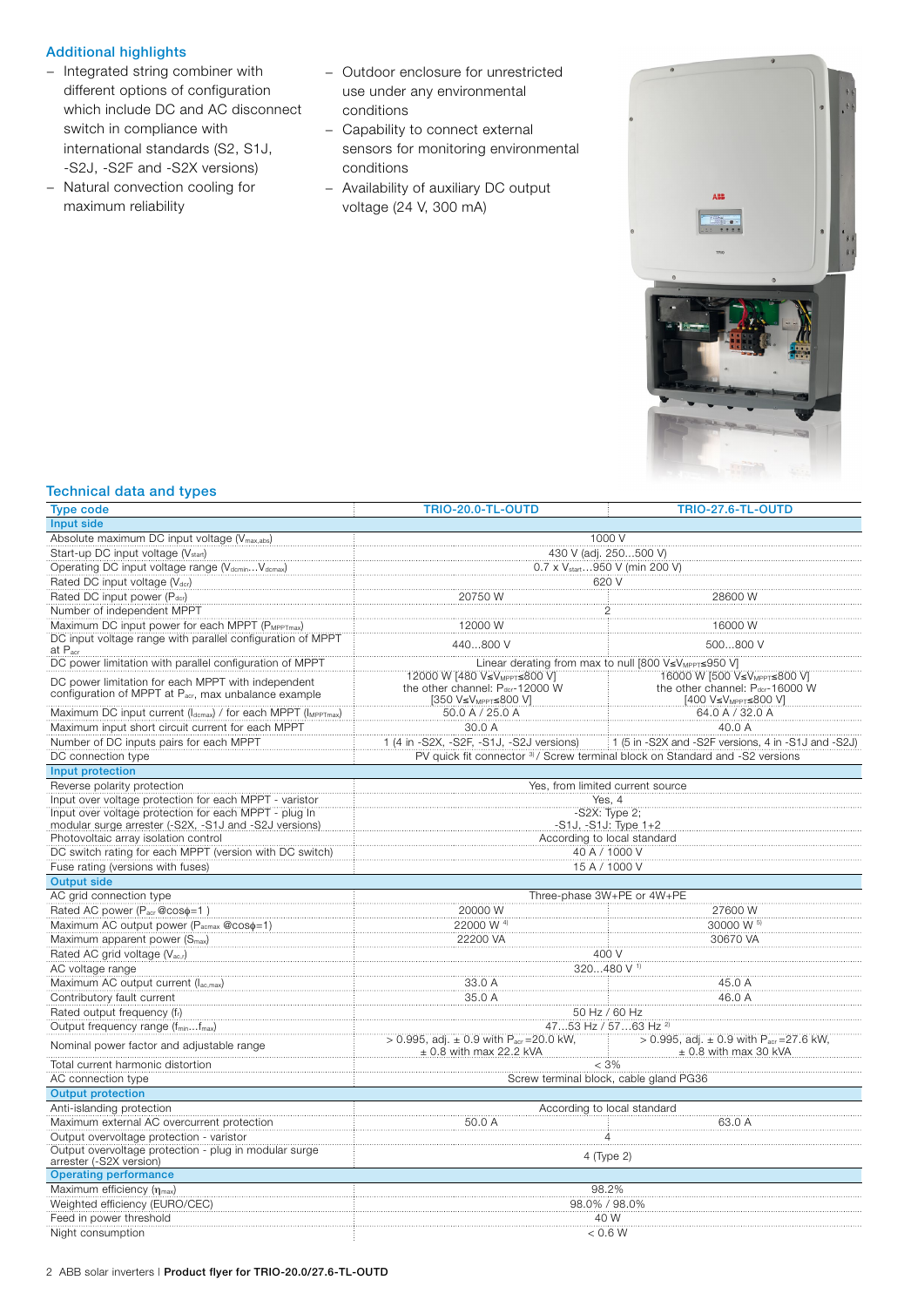#### Block diagram of TRIO-20.0/27.6-TL-OUTD



#### Technical data and types

| <b>Type code</b>                                             | <b>TRIO-20.0-TL-OUTD</b>                                                                                                                                            | <b>TRIO-27.6-TL-OUTD</b>  |  |  |
|--------------------------------------------------------------|---------------------------------------------------------------------------------------------------------------------------------------------------------------------|---------------------------|--|--|
| <b>Communication</b>                                         |                                                                                                                                                                     |                           |  |  |
| Wired local monitoring                                       | PVI-USB-RS232_485 (opt.)                                                                                                                                            |                           |  |  |
| Remote monitoring                                            | VSN300 Wifi Logger Card (opt.), VSN700 Data Logger (opt.)                                                                                                           |                           |  |  |
| Wireless local monitoring                                    | VSN300 Wifi Logger Card (opt.)                                                                                                                                      |                           |  |  |
| User interface                                               | Graphic display                                                                                                                                                     |                           |  |  |
| <b>Environmental</b>                                         |                                                                                                                                                                     |                           |  |  |
| Ambient temperature range                                    | -25+60°C /-13140°F with derating above 45°C/113°F                                                                                                                   |                           |  |  |
| Relative humidity                                            | 0100% condensing                                                                                                                                                    |                           |  |  |
| Sound pressure level, typical                                | 50 dBA @ 1 m                                                                                                                                                        |                           |  |  |
| Maximum operating altitude without derating                  | 2000 m / 6560 ft                                                                                                                                                    |                           |  |  |
| <b>Physical</b>                                              |                                                                                                                                                                     |                           |  |  |
| Environmental protection rating                              | <b>IP65</b>                                                                                                                                                         |                           |  |  |
| Cooling                                                      | Natural                                                                                                                                                             |                           |  |  |
| <u>Dimension (H x W x D)</u><br>Dimension (H x W x D)        | 1061 mm x 702 mm x 292 mm / 41.7" x 27.6" x 11.5"                                                                                                                   |                           |  |  |
| <b>Weight</b>                                                | <70.0 kg / 154.3 lbs (Standard version) <75.0 kg / 165.4 lbs (Standard version)                                                                                     |                           |  |  |
| Mounting system                                              | Wall bracket                                                                                                                                                        |                           |  |  |
| <b>Safety</b>                                                |                                                                                                                                                                     |                           |  |  |
| <b>Isolation</b> level                                       | Transformerless                                                                                                                                                     |                           |  |  |
| Marking                                                      | CE (50 Hz only), RCM                                                                                                                                                |                           |  |  |
| Safety and EMC standard                                      | EN 50178, IEC/EN 62109-1, IEC/EN 62109-2, AS/NZS 3100, AS/NZS 60950.1, EN 61000-6-2,<br>EN 61000-6-3. EN 61000-3-11. EN 61000-3-12                                  |                           |  |  |
|                                                              | CEI 0-21, CEI 0-16, DIN V VDE V 0126-1-1, VDE-AR-N 4105, G59/3, C10/11,                                                                                             |                           |  |  |
| Grid standard (check your sales channel for availability)    | EN 50438 (not for all national appendices), RD 1699, RD 413, RD 661, P.O. 12.3, AS 4777,<br>BDEW, NRS-097-2-1, MEA, IEC 61727, IEC 62116, Ordinul 30/2013, VFR 2014 |                           |  |  |
| <b>Available products variants</b>                           |                                                                                                                                                                     |                           |  |  |
| Standard                                                     | TRIO-20.0-TL-OUTD-400                                                                                                                                               | TRIO-27.6-TL-OUTD-400     |  |  |
| With DC+AC switch                                            | TRIO-20.0-TL-OUTD-S2-400                                                                                                                                            | TRIO-27.6-TL-OUTD-S2-400  |  |  |
| With DC+AC switch and fuse                                   | TRIO-20.0-TL-OUTD-S2F-400                                                                                                                                           | TRIO-27.6-TL-OUTD-S2F-400 |  |  |
| With DC+AC switch, fuse and surge arrester                   | TRIO-20.0-TL-OUTD-S2X-400                                                                                                                                           | TRIO-27.6-TL-OUTD-S2X-400 |  |  |
| With DC+AC switch, fuse and 1 DC surge arrester Type $1 + 2$ | TRIO-20.0-TL-OUTD-S1J-400                                                                                                                                           | TRIO-27.6-TL-OUTD-S1J-400 |  |  |
| With DC+AC switch, fuse and 2 DC surge arrester Type $1 + 2$ | TRIO-20.0-TL-OUTD-S2J-400                                                                                                                                           | TRIO-27.6-TL-OUTD-S2J-400 |  |  |

<sup>1)</sup> The AC voltage range may vary depending on specific country grid standard  $4)$  Limited to 20000 W for Germany and the Frequency range may vary depending on specific country grid standard  $4)$  Limited to 27600 W for G <sup>2)</sup> The Frequency range may vary depending on specific country grid standard

3) Please refer to the document "String inverters – Product manual appendix" available at www.abb.com/solarinverters for information on the quick-fit connector brand and model used in the inverter

Remark. Features not specifically listed in the present data sheet are not included in the product